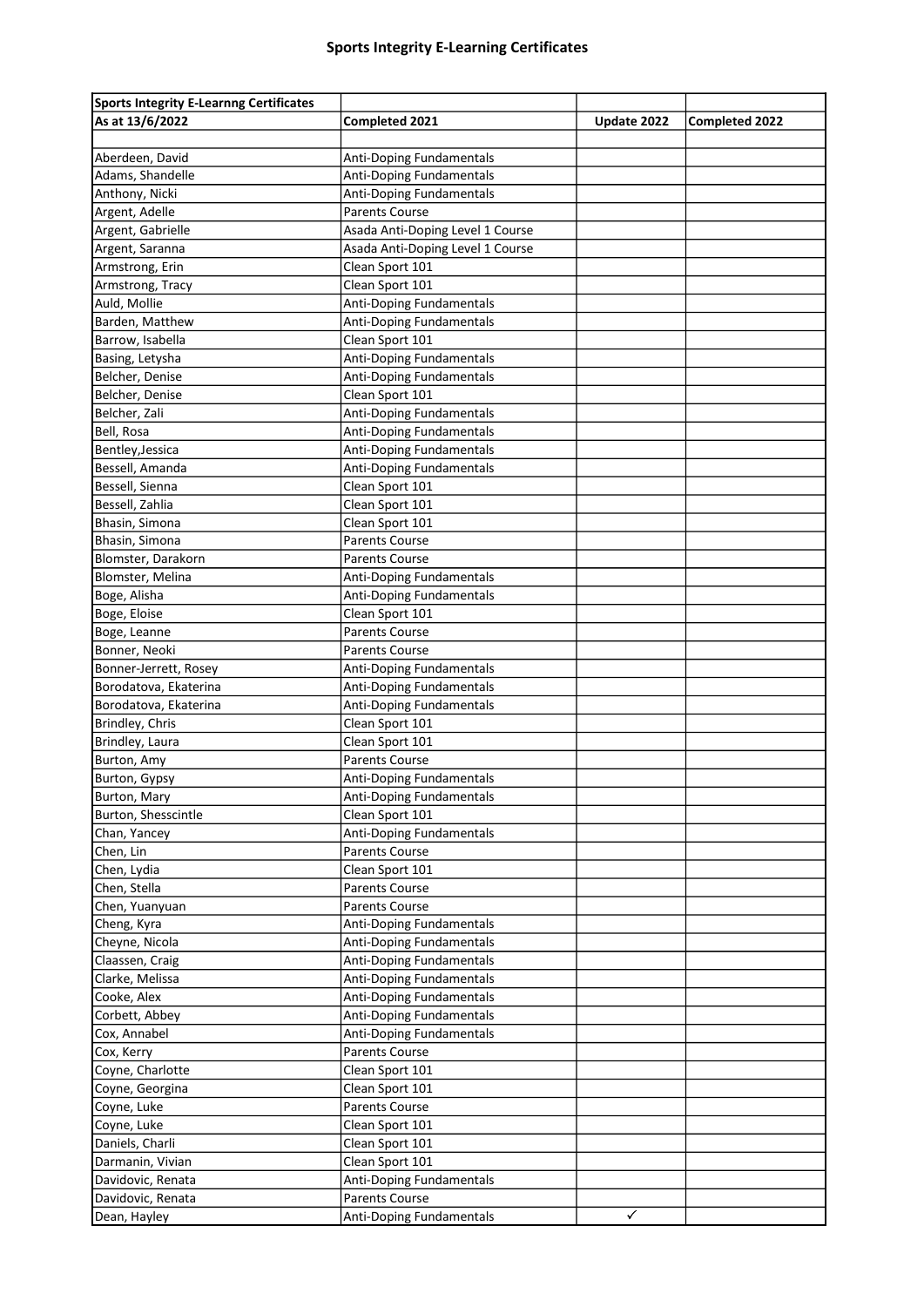| As at 13/6/2022     | Completed 2021                    | Update 2022 | Completed 2022 |
|---------------------|-----------------------------------|-------------|----------------|
| De Carlo, Kylie     | <b>Parents Course</b>             |             |                |
| De Carlo, Sienna    | Clean Sport 101                   |             |                |
| Dilley, Emma        | Anti-Doping Fundamentals          |             |                |
| Dobson, Abbey       | Anti-Doping Fundamentals          |             |                |
| Dobson, Abbey       | <b>Parents Course</b>             |             |                |
| Dobson, Abbey       | Clean Sport 101                   |             |                |
| Dobson, Emma        | Anti-Doping Fundamentals          |             |                |
| Dobson, Yvette      | Anti-Doping Fundamentals          |             |                |
| Dodds, Andrew       | Anti-Doping Fundamentals          |             |                |
| Dodds, Gail         | Anti-Doping Level 1 - Update 2021 |             |                |
| Dodds, Jordan       | Anti-Doping Fundamentals          |             |                |
| Doherty, Charlton   | Asada Anti-Doping Level 1 Course  |             |                |
| Doherty, Lochran    | Anti-Doping Fundamentals          |             |                |
| Doherty, Nia        | Clean Sport 101                   |             |                |
| Dong, Yejia         | Clean Sport 101                   |             |                |
| Dura, Angelique     | Anti-Doping Fundamentals          |             |                |
| Dyason, Carolann    | <b>Parents Course</b>             |             |                |
| Dyason, Ivy         | Clean Sport 101                   |             |                |
| Dykes, Christy      | <b>Parents Course</b>             |             |                |
| Dykes, Frances      | Clean Sport 101                   |             |                |
| Dykes, Harriet      | Anti-Doping Fundamentals          |             |                |
| Dykes, Hillary      | Anti-Doping Fundamentals          | ✓           |                |
| Ebinger, Alice      | Anti-Doping Fundamentals          |             |                |
| Ebinger, Emma       | <b>Parents Course</b>             |             |                |
| Engler, Alia        | Clean Sport 101                   |             |                |
| Ernst, Jade         | Anti-Doping Fundamentals          |             |                |
| Evans, Charlottte   | Anti-Doping Fundamentals          |             |                |
| Evans, Charlottte   | <b>Parents Course</b>             |             |                |
| Evison, Samantha    | Anti-Doping Fundamentals          |             |                |
| Feng, Sophia        | Clean Sport 101                   |             |                |
| Fenton, Georgia     | Anti-Doping Fundamentals          |             |                |
| Fenton, Georgia     | <b>Parents Course</b>             |             |                |
| Filipowicz, Chantel | Asada Anti-Doping Level 1 Course  |             |                |
| Flockhart, Isabella | Anti-Doping Fundamentals          |             |                |
| Flockhart, Rebecca  | Anti-Doping Fundamentals          |             |                |
| Flynn, Alice        | Anti-Doping Fundamentals          |             |                |
| Flynn, Hitomi       | <b>Parents Course</b>             |             |                |
| Forrest, Isabel     | Anti-Doping Fundamentals          |             |                |
| Friend, Jessica     | Clean Sport 101                   |             |                |
| Fu, Amber           | Clean Sport 101                   |             |                |
| Fulford, Sharni     | Clean Sport 101                   |             |                |
| Fulford, Sharni     | Parents Course                    |             |                |
| Geng, Yu            | <b>Parents Course</b>             |             |                |
| George, Tierney     | Anti-Doping Fundamentals          |             |                |
| Glowrey, Grace      | Anti-Doping Fundamentals          |             |                |
| Gough, Lauren       | Anti-Doping Fundamentals          |             |                |
| Graulty, Michelle   | Anti-Doping Fundamentals          |             |                |
| Grech, Natalie      | Parents Course                    |             |                |
| Greensill, Emma     | Anti-Doping Fundamentals          |             |                |
| Gullestrup, Jorgen  | Parents Course                    |             |                |
| Gullestrup, Yada    | Clean Sport 101                   |             |                |
| Guo, Angela         | Clean Sport 101                   |             |                |
| Hammond, Soraya     | Anti-Doping Level 1               | ✓           |                |
| Hancock, Holly      | Anti-Doping Fundamentals          |             |                |
| Hart, Nadia         | Parents Course                    |             |                |
| Hart, Scarlet       | Clean Sport 101                   |             |                |
| Hawthorne, Liv      | Anti-Doping Fundamentals          |             |                |
| Heikamp, Sandra     | Parents Course                    |             |                |
| Hickey, Aoife       | Anti-Doping Fundamentals          |             |                |
| Hickey, Joanne      | Anti-Doping Fundamentals          |             |                |
| Hicks, Eva          | Anti-Doping Fundamentals          |             |                |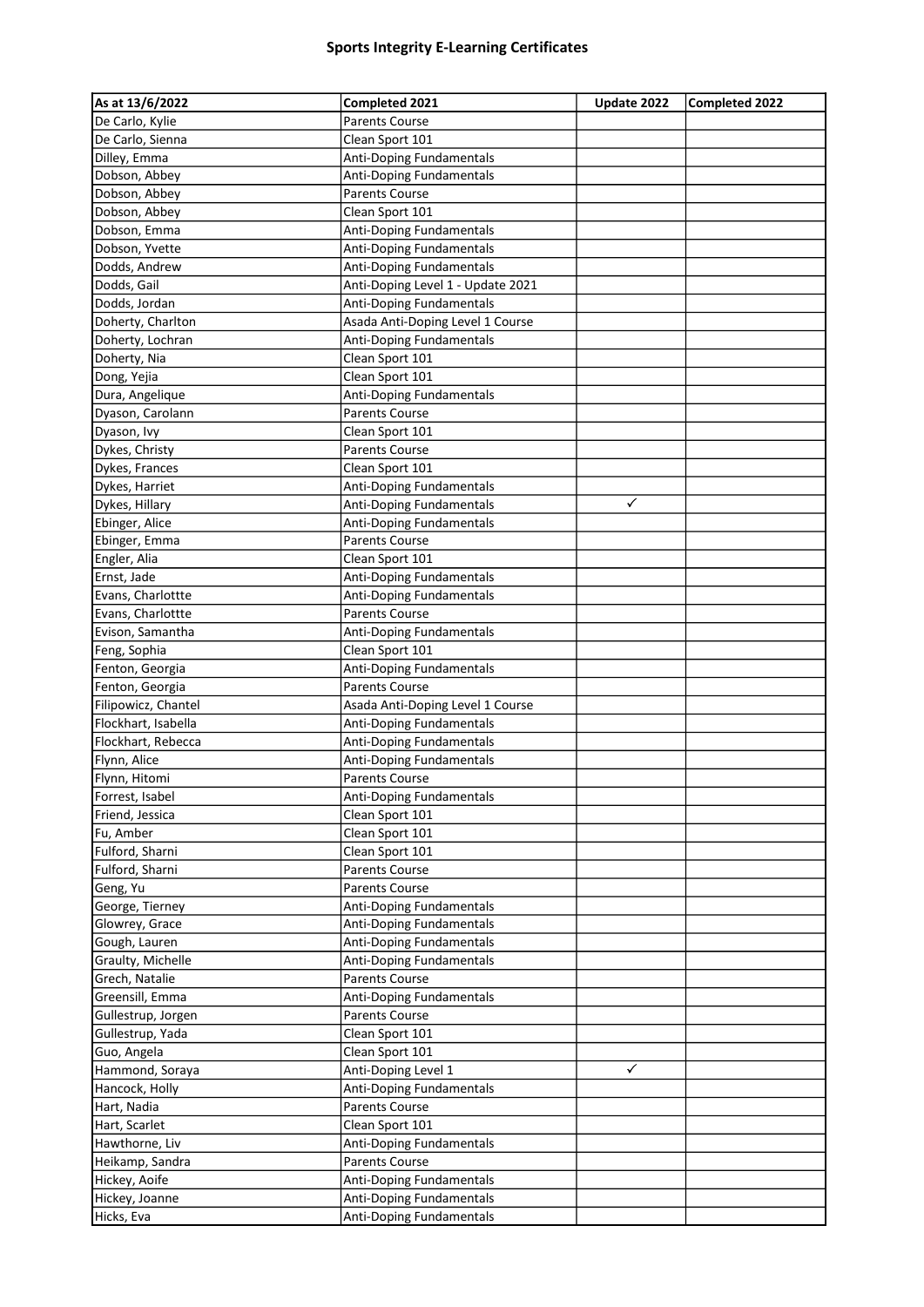| As at 13/6/2022       | Completed 2021                             | Update 2022             | Completed 2022 |
|-----------------------|--------------------------------------------|-------------------------|----------------|
| Hicks, Matt           | <b>Parents Course</b>                      |                         |                |
| Hitchen, Deborah      | <b>Anti-Doping Fundamentals</b>            |                         |                |
| Holloway, Hayley      | Anti-Doping Fundamentals                   |                         |                |
| Holmes, Katrina       | <b>Anti-Doping Fundamentals</b>            |                         |                |
| Houlahan, Jennifer    | Anti-Doping Fundamentals                   | ✓                       |                |
| Howarth, Bethany      | Anti-Doping Fundamentals                   |                         |                |
| Hsieh, Emma           | Clean Sport 101                            |                         |                |
| Hughes, Natalie       | Anti-Doping Fundamentals                   | $\overline{\checkmark}$ |                |
| Hume, Tahnee          | Anti-Doping Fundamentals                   |                         |                |
| Hunt, Geraldine       | <b>Parents Course</b>                      |                         |                |
| Hunt, John            | <b>Parents Course</b>                      |                         |                |
| Hunt, Savannah        | Clean Sport 101                            |                         |                |
| Huo, Dennis           | <b>Parents Course</b>                      |                         |                |
| Huo, Lucy             | Asada Anti-Doping Level 1 Course           |                         |                |
| Hurst, Ella           | Clean Sport 101                            |                         |                |
| Hurst, Natasha        | <b>Parents Course</b>                      |                         |                |
| Ireland, Arabeth      | Anti-Doping Fundamentals                   |                         |                |
| Ireland, Louise       | Parents Course                             |                         |                |
| Ireland, Saoirsa      | Asada Anti-Doping Level 1 Course           |                         |                |
| Iversen, Jade         | Anti-Doping Fundamentals                   |                         |                |
| Jiang, Jessie         | Clean Sport 101                            |                         |                |
| Jiang, Yunhui         | <b>Parents Course</b>                      |                         |                |
| Jones, Tori           | Anti-Doping Fundamentals                   |                         |                |
| Jones, Tori           | Parents Course                             |                         |                |
| Joubert, Charlize     | Clean Sport 101                            |                         |                |
| Joubert, Gerda        | <b>Parents Course</b>                      |                         |                |
| Kaczmarczyk, Jenene   | <b>Parents Course</b>                      |                         |                |
| Kaczmarczyk, Sienna   | Clean Sport 101                            |                         |                |
| Kallaste, Mia         | Clean Sport 101                            |                         |                |
| Kallaste, Natasha     | Parents Course                             |                         |                |
| Kao, Yu-Ching         | Clean Sport 101                            |                         |                |
| Kao, Yu-Ching         | <b>Parents Course</b>                      |                         |                |
| Kapic, Ileana         | Anti-Doping Fundamentals                   |                         |                |
| Kaptich, Darian       | Anti-Doping Fundamentals                   |                         |                |
| Kaptich, Dwight       | Clean Sport 101                            |                         |                |
| Keane, Amanda         | Anti-Doping Fundamentals                   |                         |                |
| Kearney, Diana        | <b>Anti-Doping Fundamentals</b>            |                         |                |
| Keith, Dinda          | Clean Sport 101                            |                         |                |
| Kelly, Emily-Jean     | Anti-Doping Fundamentals                   |                         |                |
| Kerry, Chantel        | Anti-Doping Fundamentals                   |                         |                |
| Kim, Myungsook        | Clean Sport 101                            |                         |                |
| Kim, Myungsook        | Parents Course                             |                         |                |
| Kjaer, Chloe          | Anti-Doping Fundamentals                   |                         |                |
| Klimecky, Johana      | Anti-Doping Fundamentals                   |                         |                |
| Knight, Lynda         | Anti-Doping Fundamentals                   |                         |                |
| Kolle, Fae            |                                            |                         |                |
|                       | Clean Sport 101                            |                         |                |
| Kolle, Maya           | Clean Sport 101                            |                         |                |
| Kong, Claire          | Clean Sport 101                            |                         |                |
| Kong, Claire          | Parents Course<br>Anti-Doping Fundamentals |                         |                |
| Koops, Aidan          |                                            |                         |                |
| Lacey, Ada            | Anti-Doping Fundamentals                   |                         |                |
| Lam, Shionne          | Clean Sport 101                            |                         |                |
| Lam, Tammy            | Clean Sport 101                            |                         |                |
| Lam, Tony             | Parents Course                             |                         |                |
| Lam, Toshiki          | Clean Sport 101                            |                         |                |
| Lancaster, Emily      | Anti-Doping Fundamentals                   |                         |                |
| Lane, Joshua          | Asada Anti-Doping Level 1 Course           |                         |                |
| Lau, Ivy              | Parents Course                             |                         |                |
| Lavagna-Slater, Tayla | Anti-Doping Fundamentals                   |                         |                |
| Layt, Kevin           | Anti-Doping Fundamentals                   |                         |                |
| Lewer-Parr, Lachlan   | Anti-Doping Fundamentals                   |                         |                |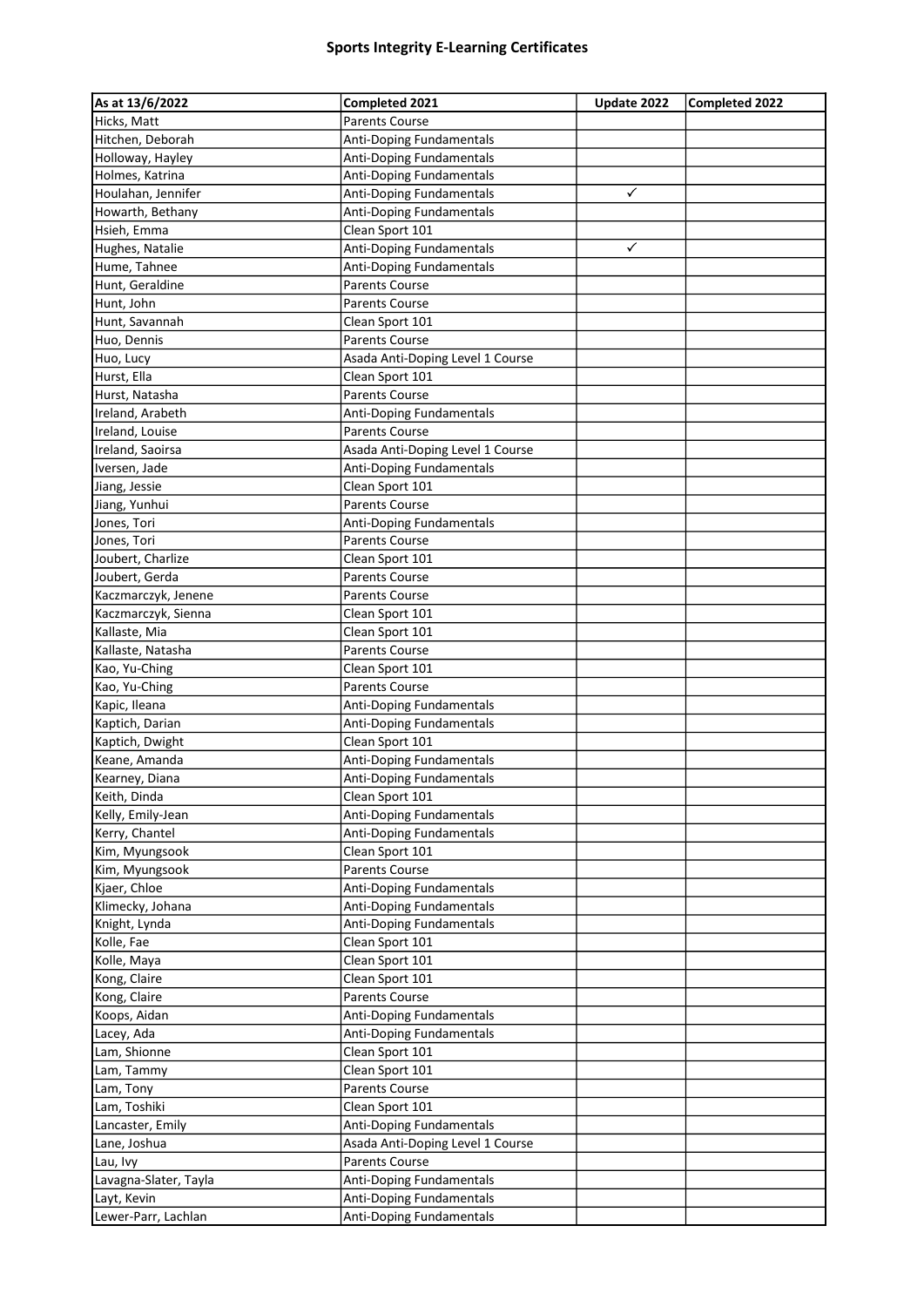| As at 13/6/2022       | Completed 2021                             | Update 2022 | <b>Completed 2022</b> |
|-----------------------|--------------------------------------------|-------------|-----------------------|
| Li, Kacy              | <b>Parents Course</b>                      |             |                       |
| Li, Naomi             | Clean Sport 101                            |             |                       |
| Li, Xueli             | Parents Course                             |             |                       |
| Li, Yueshan           | <b>Parents Course</b>                      |             |                       |
| Lidstone, Carlie      | <b>Parents Course</b>                      |             |                       |
| Lidstone, Ella        | Asada Anti-Doping Level 1 Course           |             |                       |
| Lines, Ann            | Anti-Doping Fundamentals                   |             |                       |
| Lisle, Jody           | <b>Parents Course</b>                      |             |                       |
| Little, Heather       | Anti-Doping Fundamentals                   |             |                       |
| Liu, Michelle         | Parents Course                             |             |                       |
| Lloyd, Amelia         | Clean Sport 101                            |             |                       |
| Lloyd, Bon            | <b>Parents Course</b>                      |             |                       |
| Lonergan, Chloe       | Clean Sport 101                            |             |                       |
| Lonergan, Katherine   | Parents Course                             |             |                       |
| Lonergan, Sophia      | Clean Sport 101                            |             |                       |
| Lowry, Erin           | Anti-Doping Fundamentals                   |             |                       |
| Lu, Hsuan-Yu          | Anti-Doping Fundamentals                   |             |                       |
| Lu, Hsuan-Yu          | <b>Parents Course</b>                      |             |                       |
| Lu, Serina            | <b>Parents Course</b>                      |             |                       |
| Lu, Serina            | Clean Sport 101                            |             |                       |
| Lucas, Esther         | Anti-Doping Fundamentals                   |             |                       |
| Macak, Kathrin        | Clean Sport 101                            |             |                       |
| Macak, Monica         | <b>Parents Course</b>                      |             |                       |
| Macasero, Alannah     | Anti-Doping Fundamentals                   |             |                       |
| Mackay, Courtney      | Anti-Doping Fundamentals                   |             |                       |
| Manche, Nicholas      | Anti-Doping Fundamentals                   |             |                       |
| Marsdon, Liesda       | Anti-Doping Fundamentals                   |             |                       |
| Martino, Isabelle     | Anti-Doping Fundamentals                   |             |                       |
| Mason-Hunt, Isabella  | Anti-Doping Fundamentals                   |             |                       |
| Massingham, Andrew    | <b>Parents Course</b>                      |             |                       |
| Massingham, Jordan    | Clean Sport 101                            |             |                       |
| Massingham, Lisa      | <b>Parents Course</b>                      |             |                       |
| Mathers, Kady         | Anti-Doping Fundamentals                   |             |                       |
| McCabe, Emma          | Clean Sport 101                            |             |                       |
| McCabe, Madeliene     | anti-doping fundamentals                   |             |                       |
| McCauley, Ella        | Anti-Doping Level 1                        |             |                       |
| McCauley, Paula       | <b>Parents Course</b>                      |             |                       |
| McDonald, Daniella    | Clean Sport 101                            |             |                       |
| McDonald, Tamara      | <b>Parents Course</b>                      |             |                       |
| McGreavey, Isabella   | Clean Sport 101                            |             |                       |
| McGreavey, Kelly      | Parents Course                             |             |                       |
| McGuinness, Stephanie | Anti-Doping Fundamentals                   |             |                       |
| McKenzie, Melissa     | Anti-Doping Fundamentals                   |             |                       |
| McKewen, Cheryl       | <b>Parents Course</b>                      |             |                       |
| McKewen, Cheryl       | Clean Sport 101                            |             |                       |
| McKewen, Isabelle     | Anti-Doping Fundamentals                   |             |                       |
| McSherry, Amelia      | Clean Sport 101                            |             |                       |
| McSherry, Gavin       | <b>Parents Course</b>                      |             |                       |
| Meadows, Hattie       | Clean Sport 101                            |             |                       |
| Meadows, Kerry        | <b>Parents Course</b>                      |             |                       |
| Melcer, Jade          | Anti-Doping Fundamentals                   |             |                       |
| Miao, Michelle        | Anti-Doping Fundamentals                   |             |                       |
| Motieifar, Jasmina    | Clean Sport 101                            |             |                       |
| Mumford, Janet        | Parents Course                             |             |                       |
| Mumford, Rachel       | Anti-Doping Fundamentals                   |             |                       |
| Norton, Penny         | <b>Parents Course</b>                      |             |                       |
| Norton, Angeline      |                                            |             |                       |
| O'Brien, Lauren       | Anti-Doping Fundamentals                   |             |                       |
| O'Leary, Kirsty       | Anti-Doping Fundamentals<br>Parents Course |             |                       |
| O'Leary, Maxwell      | Clean Sport 101                            |             |                       |
|                       |                                            |             |                       |
| O'Leary, Richard      | Parents Course                             |             |                       |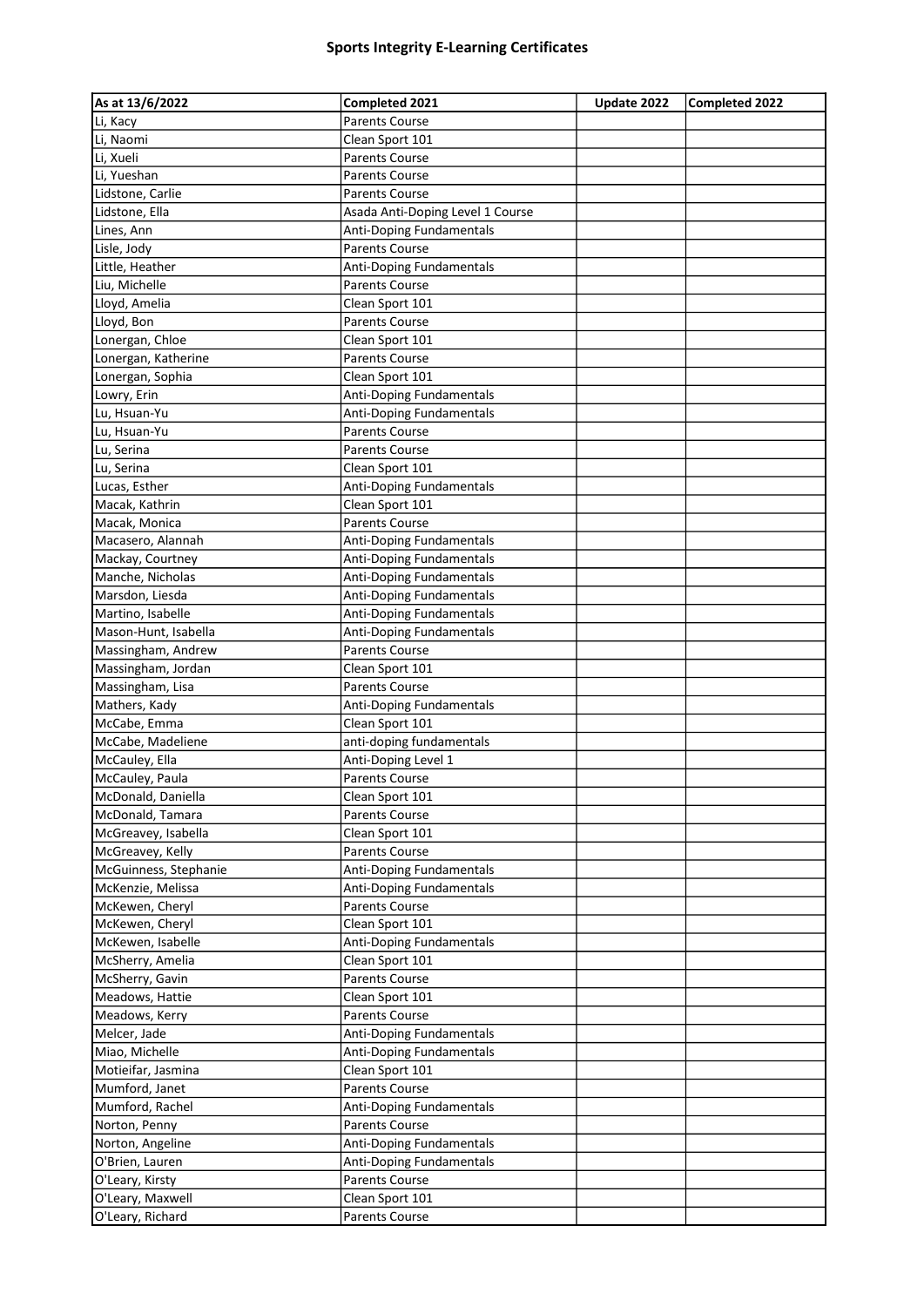| As at 13/6/2022     | Completed 2021                   | Update 2022 | <b>Completed 2022</b> |
|---------------------|----------------------------------|-------------|-----------------------|
| Oliver, Andrea      | Anti-Doping Fundamentals         |             |                       |
| O'Neill, Shantelle  | <b>Anti-Doping Fundamentals</b>  |             |                       |
| Oo, Kim             | <b>Parents Course</b>            |             |                       |
| Ormston, Tara       | Anti-Doping Fundamentals         |             |                       |
| Pang, Miriam        | Parents Course                   |             |                       |
| Park, Soyun         | Clean Sport 101                  |             |                       |
| Parkinson, Amelia   | Anti-Doping Fundamentals         |             |                       |
| Payne, William      | <b>Anti-Doping Fundamentals</b>  |             |                       |
| Peers, Jannette     | Parents Course                   |             |                       |
| Peterken, Hugh      | Anti-Doping Fundamentals         |             |                       |
| Phillips, Emily     | Anti-Doping Fundamentals         |             |                       |
| Phillips, Natalie   | Anti-Doping Fundamentals         |             |                       |
| Powell, Meggy       | Anti-Doping Fundamentals         |             |                       |
| Power, Alexandra    | Clean Sport 101                  |             |                       |
| Power, Angelina     | Anti-Doping Fundamentals         |             |                       |
| Power, Ella         | Anti-Doping Fundamentals         |             |                       |
| Prokic, Dana        | Anti-Doping Fundamentals         |             |                       |
| Ramsey, Jayde       | Asada Anti-Doping Level 1 Course |             |                       |
| Rane, Hidaya        | Anti-Doping Fundamentals         |             |                       |
| Reeves, Lisa        | <b>Parents Course</b>            |             |                       |
| Relf, Andrea        | <b>Parents Course</b>            |             |                       |
| Relf, Kaitlin       | Anti-Doping Fundamentals         |             |                       |
| Relf, Tara-Belle    | Clean Sport 101                  |             |                       |
| Risio, Alex         | Anti-Doping Fundamentals         |             |                       |
| Risio, Dannika      | Clean Sport 101                  |             |                       |
| Robb, Prue          | <b>Parents Course</b>            |             |                       |
| Roberts, Jackie     | Anti-Doping Fundamentals         |             |                       |
| Robinson, Dao       | <b>Parents Course</b>            |             |                       |
| Robinson, Emma      | Anti-Doping Fundamentals         |             |                       |
| Rodionova, Natalia  | Anti-Doping Fundamentals         |             |                       |
| Rogers, Hannah      | Anti-Doping Fundamentals         |             |                       |
| Rotondo, Jessica    | Anti-Doping Fundamentals         |             |                       |
| Rudanec, Ilona      | Anti-Doping Fundamentals         |             |                       |
| Ryan, Alison        | <b>Parents Course</b>            |             |                       |
| Ryan, Caitlyn       | Clean Sport 101                  |             |                       |
| Ryan, Eliza         | Anti-Doping Fundamentals         |             |                       |
| Ryan, Kate          | <b>Anti-Doping Fundamentals</b>  |             |                       |
| Ryan, Victoria      | Clean Sport 101                  |             |                       |
| Sait, Lynne         | <b>Parents Course</b>            |             |                       |
| Schahinger, Sarah   | Anti-Doping Fundamentals         |             |                       |
| Scott, Marlene      | Clean Sport 101                  |             |                       |
| Scott, Sabine       | <b>Parents Course</b>            |             |                       |
| Scott, Sally        | Anti-Doping Fundamentals         |             |                       |
| Seaton, Grace       | Clean Sport 101                  |             |                       |
| Sedgwick, Shontelle | Anti-Doping Fundamentals         |             |                       |
| Sedgwick, Shontelle | Parents Course                   |             |                       |
| Seo, Casey          | Clean Sport 101                  |             |                       |
| Shaw, Deborah       | <b>Parents Course</b>            |             |                       |
| Shaw, Ella          | Anti-Doping Fundamentals         |             |                       |
| Shimogaki, Kalyn    | Clean Sport 101                  |             |                       |
| Shimogaki, Luna     | Clean Sport 101                  |             |                       |
| Shimogaki, Tomomi   | Parents Course                   |             |                       |
| Shum, Miranda       | Clean Sport 101                  |             |                       |
| Smith, Abby         | Clean Sport 101                  |             |                       |
| Smith, Edward       | Clean Sport 101                  |             |                       |
| Smith, Kaylie       | Parents Course                   |             |                       |
| Smith, Rikkilee     | Anti-Doping Fundamentals         |             |                       |
| Smoothey, Pauline   | Parents Course                   |             |                       |
| Smyth, Felicity     | Anti-Doping Fundamentals         |             |                       |
| So, Bethany         | Anti-Doping Fundamentals         |             |                       |
| Spethman, Angela    | Anti-Doping Fundamentals         |             |                       |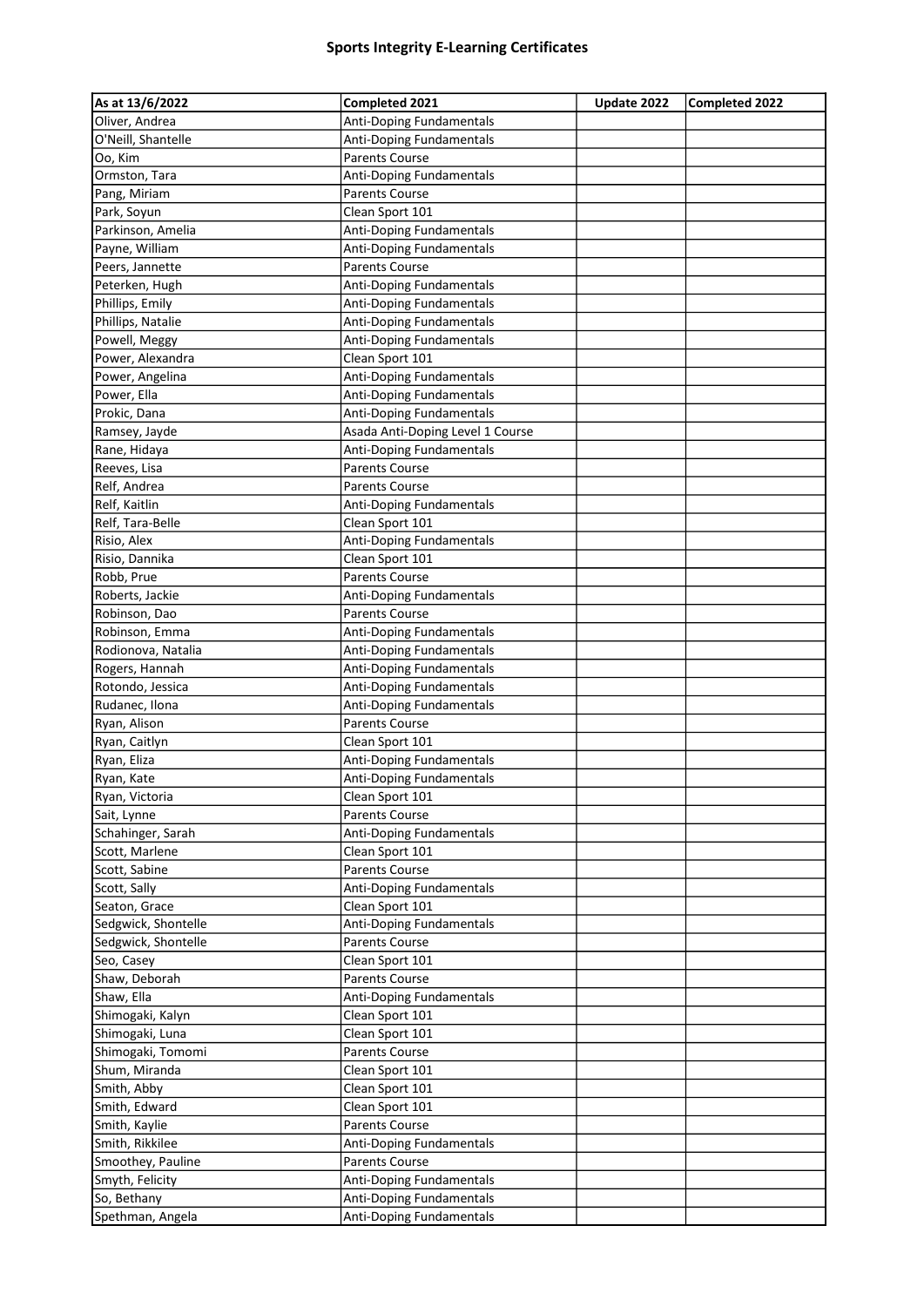| As at 13/6/2022              | Completed 2021                   | Update 2022 | Completed 2022 |
|------------------------------|----------------------------------|-------------|----------------|
| Spethman, Michaella          | Anti-Doping Fundamentals         |             |                |
| Stephens, Paris              | Anti-Doping Fundamentals         |             |                |
| Stevenson, Holly             | Clean Sport 101                  |             |                |
| Stevenson, Natalie           | <b>Parents Course</b>            |             |                |
| Su, Ching-Ju                 | Parents Course                   |             |                |
| Tan, Olivia                  | Clean Sport 101                  |             |                |
| Tan, Wendy                   | <b>Parents Course</b>            |             |                |
| Tarbuck, Jayla               | Clean Sport 101                  |             |                |
| Tarbuck, Sally               | Clean Sport 101                  |             |                |
| Tarbuck, Sianna              | Clean Sport 101                  |             |                |
| Teo, Betty                   | Parents Course                   |             |                |
| Teo, Kaitlin                 | Clean Sport 101                  |             |                |
| Teo, Kaitlin                 | Clean Sport 101                  |             |                |
| Thistleton, Isabella         | Clean Sport 101                  |             |                |
| Thomas, Judith               | <b>Parents Course</b>            |             |                |
| Thomas, Seren                | <b>Anti-Doping Fundamentals</b>  |             |                |
| Thrasybule, Christina        | <b>Parents Course</b>            |             |                |
| Thrasybule, Fabienne         | Clean Sport 101                  |             |                |
| Thrasybule, Yacine           | Clean Sport 101                  |             |                |
| Trevatt, Daniel              | Asada Anti-Doping Level 1 Course |             |                |
| Tsai, Renee                  | Clean Sport 101                  |             |                |
| Turner, Ashleigh             | Anti-Doping Fundamentals         |             |                |
| Turner, Leigh                | <b>Parents Course</b>            |             |                |
| Upton, Isabella              | Clean Sport 101                  |             |                |
| Van der Kooi, Alison         | <b>Parents Course</b>            |             |                |
| Van der Kooi, Georgie        | Clean Sport 101                  |             |                |
| Van Schalkwyk, Prilia        | Clean Sport 101                  |             |                |
| Van Schalkwyk, Stefan        | Clean Sport 101                  |             |                |
| Van Vliet, Dianne            | <b>Parents Course</b>            |             |                |
| Van Vliet, Jazlyn            | Anti-Doping Fundamentals         |             |                |
| Wadham, Anya                 | Anti-Doping Fundamentals         |             |                |
| Walker, Tammy                | Clean Sport 101                  |             |                |
| Wang, Adelle                 | Anti-Doping Level 1              |             |                |
| Wang, Adelle                 | <b>Parents Course</b>            |             |                |
| Wang, Laura Zixin            | Anti-Doping Fundamentals         |             |                |
| Wang, Michelle               | Anti-Doping Level 1              |             |                |
| Wang, Osborn                 | Clean Sport 101                  |             |                |
| Wang, Yang Bin               | Parents Course                   |             |                |
| Wang, Xiaohuan               | <b>Parents Course</b>            |             |                |
| Ward, Rhiannon               | Anti-Doping Fundamentals         |             |                |
| Waris, Karl                  | Clean Sport 101                  |             |                |
| Waris, Mark                  | Clean Sport 101                  |             |                |
| Waris, Michelle              | Parents Course                   |             |                |
| Watson, Matilda              | Anti-Doping Fundamentals         |             |                |
| Way, Kirsten                 | Anti-Doping Fundamentals         |             |                |
| Webb, Hollie                 | Clean Sport 101                  |             |                |
| Webber, Jacqueline           | Anti-Doping Fundamentals         |             |                |
| Wei, Claire                  | Clean Sport 101                  |             |                |
| Whitehorn, Ella              | Anti-Doping Fundamentals         |             |                |
| Williams, Victoria           | <b>Anti-Doping Fundamentals</b>  |             |                |
| Williamson, Kiara            | Anti-Doping Fundamentals         |             |                |
| Wu, Meili                    | Parents Course                   |             |                |
| Wu, Meili                    | Clean Sport 101                  |             |                |
| Xiang, Chloe                 | Clean Sport 101                  |             |                |
| Yamamoto, Saori              | Parents Course                   |             |                |
| Ye, Meiling                  | Parents Course                   |             |                |
| Young, Emma                  | Parents Course                   |             |                |
| Young, Isabella              | Anti-Doping Fundamentals         |             |                |
| Young, Kimberley             | Clean Sport 101                  |             |                |
|                              | Clean Sport 101                  |             |                |
| Young, Max<br>Young, Min Cha | Parents Course                   |             |                |
|                              |                                  |             |                |